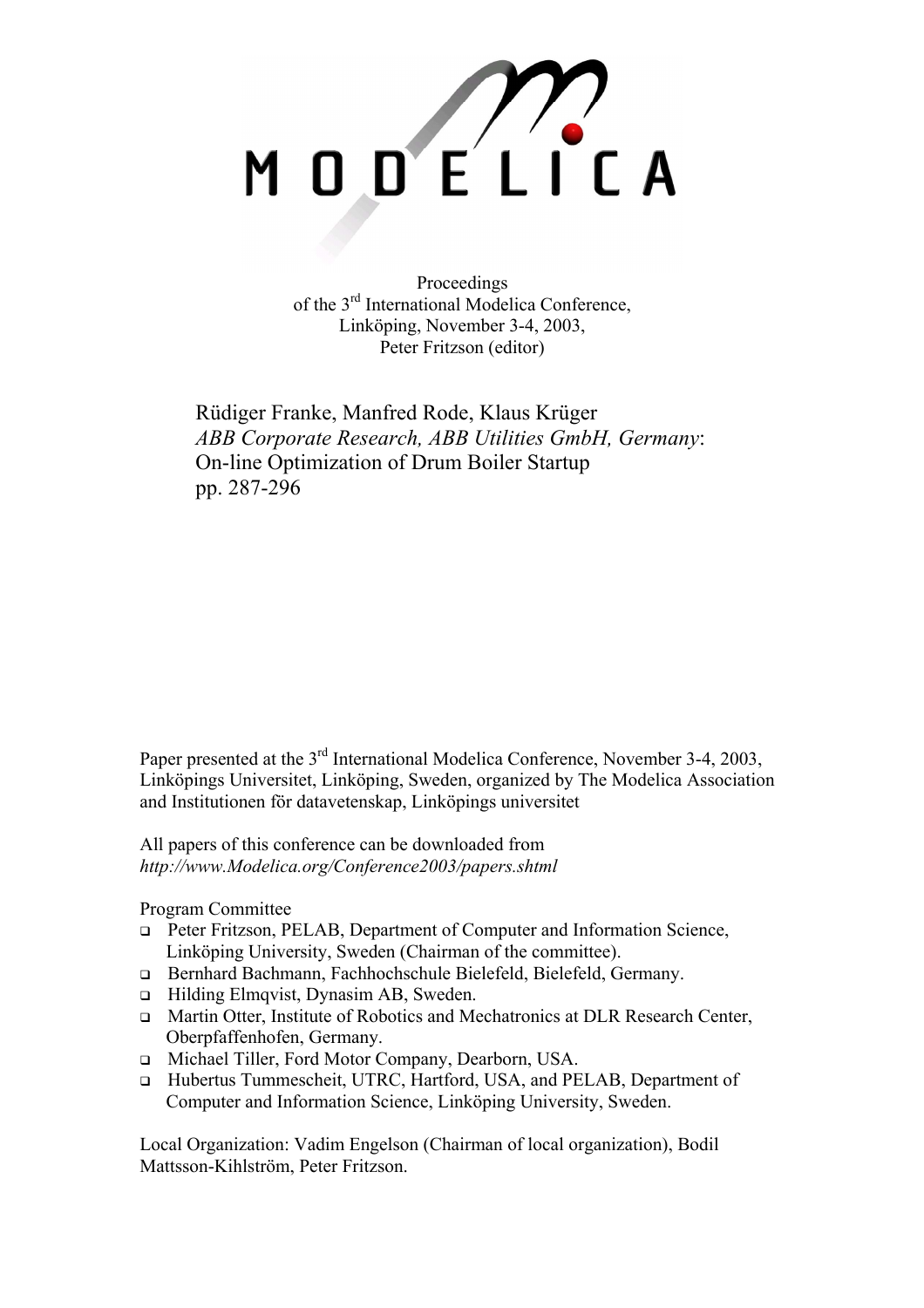# **On-line Optimization of Drum Boiler Startup**

Rüdiger Franke, Manfred Rode ABB Corporate Research Wallstadter Str. 59 68526 Ladenburg, Germany

Klaus Krüger ABB Utilities GmbH Kallstadter Str. 1 68309 Mannheim, Germany

E-Mail: {Ruediger.Franke, Manfred.Rode, Klaus Krueger}@de.abb.com

### **Abstract**

On-line optimization of industrial processes is increasingly important to minimize cost and environmental impact of a plant during its operation. The new Modelica.Media and Modelica.Fluid base libraries allow the dynamic modeling of process systems [4]. Their application to dynamic optimization is discussed on a tutorial example.

The optimization is based on a simple non-linear drum boiler model from the literature [1]. The model is implemented in Modelica using the new Modelica.Media and Modelica.Fluid base libraries.

The model exhibits three control inputs: feed water flow rate, heat input, and position of a valve at the steam outlet. A PI control is embedded into the model for the feed water flow. The remaining two control inputs are optimized. Optimization results are compared with a straightforward control strategy.

On-line optimization based on a sophisticated boiler model is currently being applied to a 700 MW coal fired power plant.

## **1 Introduction**

The primary aim of on-line optimization of industrial processes is to minimize cost and environmental impact of a plant during its operation. This cost includes energy and raw material consumption, losses due to off-spec production, waste and exhaust treatment as well as maintenance. Especially for complex processes with many mutually interacting decision variables and constraints, a secondary aim often is to automatically find a feasible and reproducible operation.

A dynamic model can serve as basis for on-line optimization. An optimal control problem is formulated for the model. The problem is solved in real-time and the optimization results are applied to the process.

On-line optimization is especially interesting as simulation models are being reused. However, the optimization is computationally expensive. This is because control trajectories are being sought and as constraints have to be fulfilled for state and output trajectories. Time discretization leads to large numbers of optimization variables and constraints, as opposed to a comparable small number for design optimization problems. That is why advanced numerical optimization methods are required to solve the large-scale optimization problems in real-time.

The on-line optimization can be performed repeatedly in a control loop. The resulting Nonlinear Model based Predictive Control (NMPC) is advantageous if a process model is available or effordable and if

- multiple controlled and manipulated variables need to be considered
- state constraints have to be fulfilled
- the control problem is non-linear

The example discussed here exhibits all these features.

## **2 Drum boiler model**

#### **2.1 Generic drum model**

The drum boiler model from [1] is used. Inside the drum there is water in two phases: liquid an vapour. The thermodynamic state of both phases is assumed to be at the phase boundary. Feed water enters the drum and saturated steam leaves the drum. A furnace supplies energy for heating up and evaporating the feed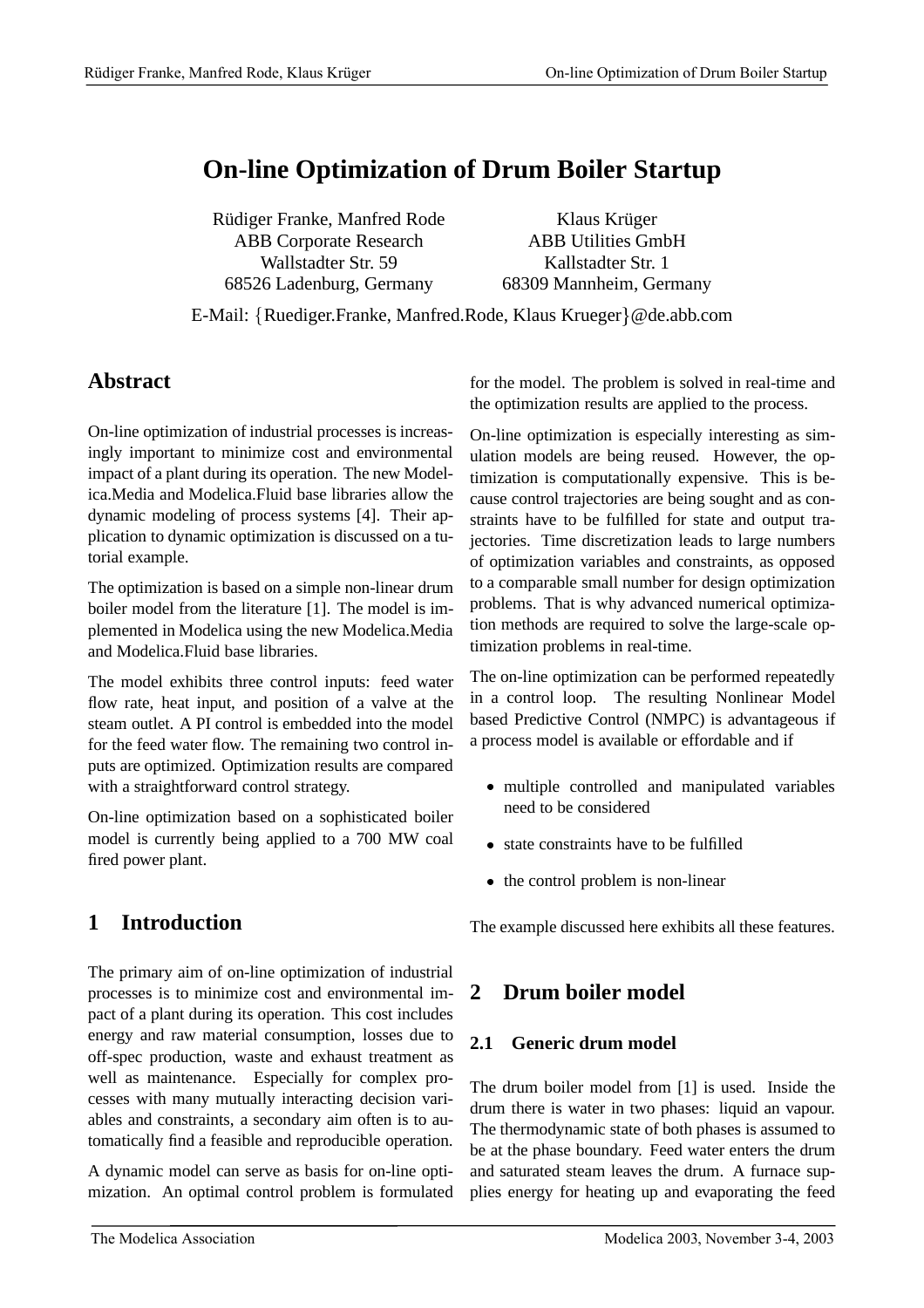water. The model assumes a global mass balance

$$
\frac{dm}{dt} = q_{m,W} - q_{m,S} \tag{1}
$$

for feed water entering and steam leaving the drum and with the mass

$$
m = \rho_v V_v + \rho_l V_l + m_D. \tag{2}
$$

See the code in figure 2 for a list of variables. The global energy balance is

$$
\frac{dU}{dt} = q_F + q_{m,W}h_W - q_{m,S}h_S.
$$
 (3)

with the internal energy

$$
U = \rho_{\nu} h_{\nu} V_{\nu} + \rho_l h_l V_l - p(V_{\nu} + V_l) + m_D c_{p,D} T_D \quad (4)
$$

considering vapour phase, liquid phase, volume work, and the thermal energy in the surrounding metal, respectively. It is assumed that the specific enthalphy of steam leaving the boiler is equal to the vapour enthalpy:  $h_S = h_v$ . Furthermore, ideal heat transfer be tween the water inside the drum and the surrounding metal is assumed. Consequently the metal temperature is equal to the saturation temparature of water for the pressure inside the drum:  $T_D = T_{sat}(p)$ . The constant total volume inside the drum boiler is

$$
V_t = V_v + V_l. \tag{5}
$$

Thermal stress occures in the thick walled drum if there are spatial temperature differences, which are caused by fast temperature variations, e.g. during startup. Asthis stress leads to fatigue or even destruction, it needs to be hold within given limits. Here the thermal stress is modeled proportional to the time derivative of the metal temparature

$$
\sigma_D = k \frac{dT_D}{dt}.\tag{6}
$$

Note that the modeling of temperature gradients is also of practical importance when no measurements of wall temperatures are available.

#### **2.2 Mathematical model analysis and transformation**

The physical oriented generic model formulation given in subsection 2.1 can directly be formulated in Modelica. Mathematical details are treated automatically by the Modelica tool Dymola. Nevertheless the model is analyzed in this section, in order to outline important mathematical details.

The model forms a system of differential and algebraic equations (DAE). It has a number of disadvantages when applied to on-line optimization. The balance equations are formulated for mass and internal energy that are not measured. Drum pressure, temperature and liquid water level are important quantities for drum boiler control. The physical oriented model defines them via an implicit non-linear relationship, being numerically disadvantageously.

Moreover, equation (6) for thermal stress causes a high-index DAE, as the time derivative of drum temperature is used.

That is why the model shall be transformed into a more appropriate form prior to its application. In [1] it is proposed to use pressure  $p$  and volume of liquid  $V_l$  as state variables. It is explained, how the model equations for mass and energy balance can be transformed accordingly. This results into

$$
e_{1,1}\frac{dV_l}{dt} + e_{1,2}\frac{dp}{dt} = q_{m,W} - q_{m,S},\tag{7}
$$

$$
e_{2,1}\frac{dV_l}{dt} + e_{2,2}\frac{dp}{dt} = q_F + q_{m,W}h_W - q_{m,S}h_S \tag{8}
$$

with

$$
e_{1,1} = \rho_l - \rho_v \tag{9}
$$

$$
e_{1,2} = V_v \frac{\partial \rho_v}{\partial p} + V_l \frac{\partial \rho_l}{\partial p}
$$
 (10)

$$
e_{2,1} = \rho_l h_l - \rho_v h_v \tag{11}
$$

$$
e_{2,2} = V_{\nu} \left( h_{\nu} \frac{\partial \rho_{\nu}}{\partial p} + \rho_{\nu} \frac{\partial h_{\nu}}{\partial p} \right) \tag{12}
$$

$$
+V_l\left(h_l\frac{\partial \rho_l}{\partial p} + \rho_l\frac{\partial h_l}{\partial p}\right) \tag{13}
$$

$$
-V_{vl} + m_D c_{p,D} \frac{\partial T_{sat}(p)}{\partial p} \tag{14}
$$

Furthermore, equation (6) can be re-written as

$$
\sigma_D = k \frac{\partial T_D}{\partial p} \frac{dp}{dt}.
$$
\n(15)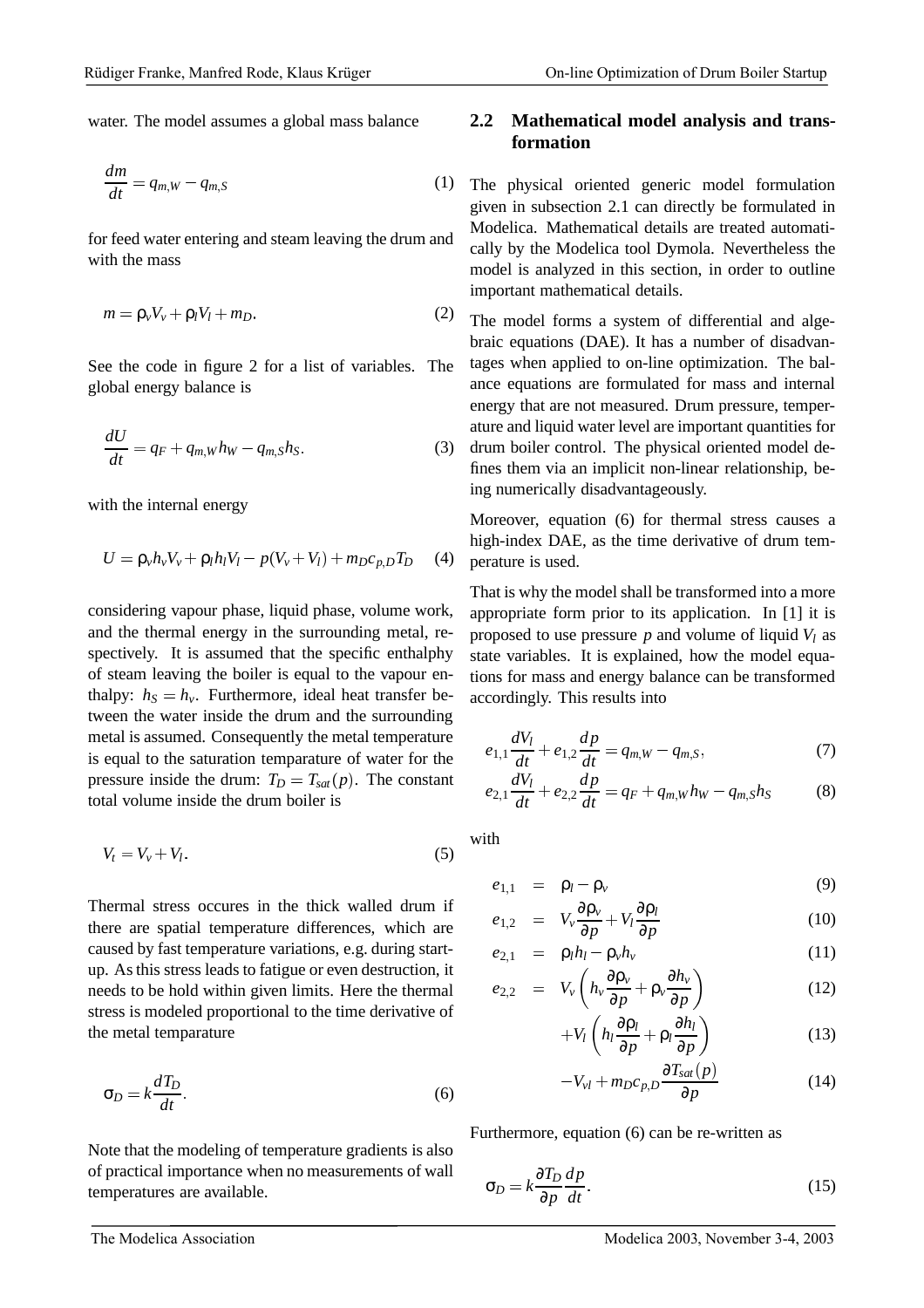```
package WaterPhaseBoundaryIF97
  "Physical properties for water at phase boundary at boiling and dew curves"
  extends Modelica_Media.Interfaces.PartialMedium(
    mediumName = "WaterIF97",
    substanceNames = fill("", 0),
    incompressible = false,
    reducedX = true,
   MassFlowRate(quantity="MassFlowRate.WaterIF97"));
  // basic property definitions required for each medium model
  redeclare model BaseProperties
    extends;
   parameter Integer region = 0 "specify region 1 (liquid) or 2 (vapour)";
  equation
    assert(region == 1 or region == 2,
           "WaterPhaseBoundaryIF97 medium model only valid for regions 1 and 2");
    T = Modelica_Media.Water.IF97.BaseIF97.Basic.tsat(p);
    if region == 1 then
      d = Modelica_Media.Water.IF97.BaseIF97.Regions.rhol_p(p);
      h = Modelica_Media.Water.IF97.BaseIF97.Regions.hl_p(p);
    else
      d = Modelica Media.Water.IF97.BaseIF97.Regions.rhov p(p);
      h = Modelica Media.Water.IF97.BaseIF97.Regions.hv p(p);
    end if;
    u = h - p/diend BaseProperties;
end WaterPhaseBoundaryIF97;
```
Figure 1: Property model for water at phase boundary between liquid and vapour

This model can now easily be applied to study the system dynamics and to determine relevant terms for a control application. After the non-linear state-space transformation, the implicit dependency of pressure and liquid volume has become linear.

#### **2.3 Model implementation**

The model implementation consists of three steps: The selection of appropriate medium models, the implementation of the evaporator component model, and the assembling of a complete system model allowing the simulation of the drum boiler.

The Modelica.Media library contains accurate properties for water and steam according to the IAPWS/IF97 standard [5]. Here a new medium model is formulated for the phase boundaries at the boiling and dew curves, using available low level function calls for property evaluation.

Figure 1 shows the Modelica formulation. The medium model is defined as a package assembling general information, like medium name, and actual property definitions. The package is derived from the predefined Modelica.Media.Interfaces.Partial-Medium. As the medium model is for a single substance, the flag for reduced mass fraction vector X is set to true, resulting in  $dim(X) = n - 1 = 0$  for  $n = 1$  substance. Substance names are not defined.

The model BaseProperties contains the actual property definitions. It defines saturation temperature, density, enthalpy and specific total energy as functions of pressure. The region parameter is used to determine at which boundary the properties are evaluated.

This medium model can now be used to formulate the evaporator component model. Note that in Modelica the physically oriented model is directly formulted. Model transformations required for efficient and robust simulation, as e.g. discussed in subsection 2.2, are left to the Modelica translator.

Figure 2 shows the Modelica formulation. Considering that just the model given in subsection 2.1 is implemented, the listing appears relatively long. This is because many parameters and variables are involved that are declared one per line.

The evaporator model first imports the re-used libraries Modelica.Fluid.Interfaces and Model-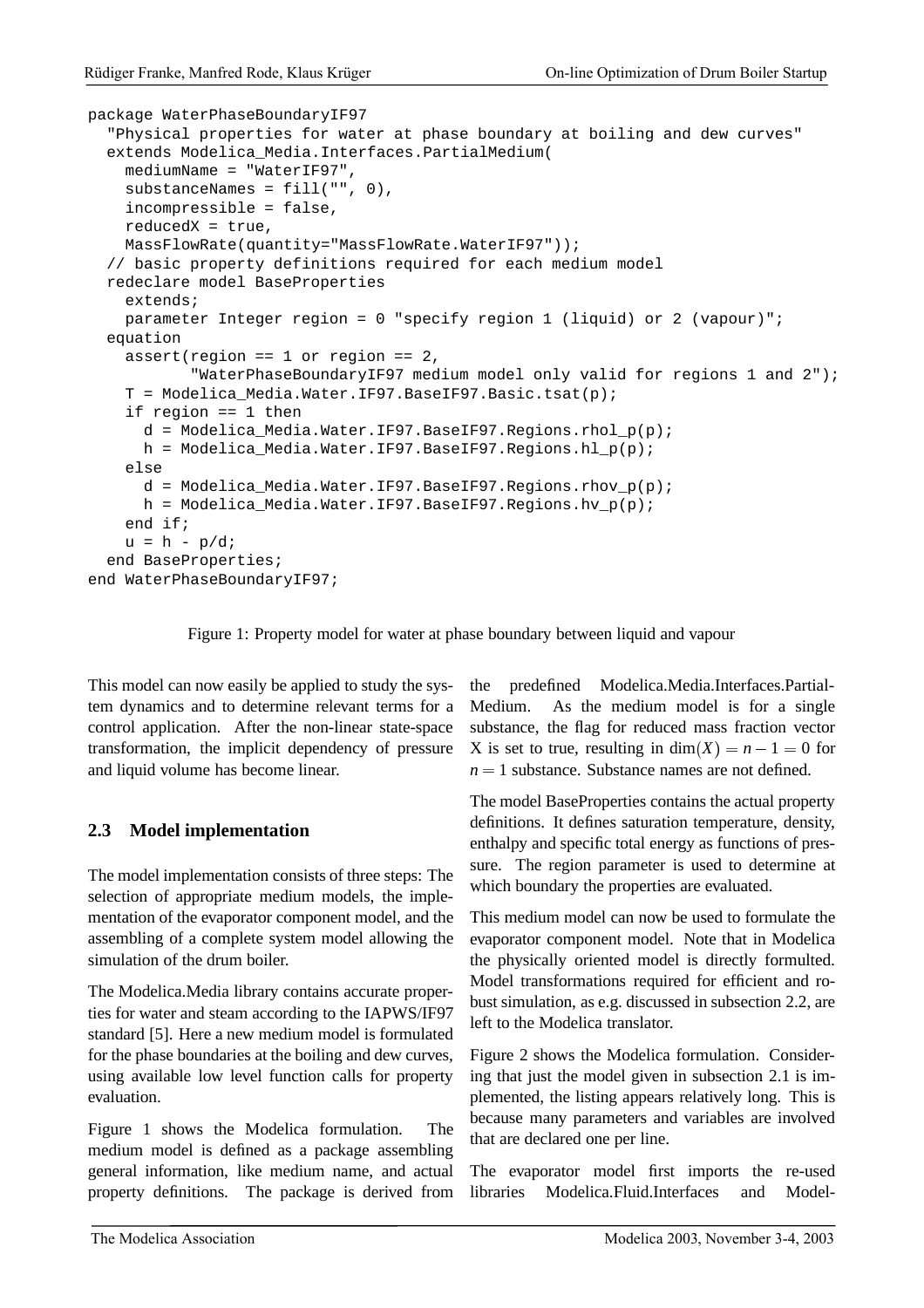```
model Evaporator
  import Modelica_Fluid.Interfaces.*;
  import Modelica.SIunits.Conversions.*;
  import SI = Modelica.SIunits;
  // property and interface declarations
  package Medium = WaterPhaseBoundaryIF97;
  Medium.BaseProperties medium_a(region=1, p=port_a.p) "Medium in port_a";
  Medium.BaseProperties medium_b(region=2, p=port_b.p) "Medium in port_b";
  FluidPort_a port_a(redeclare package Medium = Medium);
  FluidPort_b port_b(redeclare package Medium = Medium);
  Modelica.Thermal.HeatTransfer.Interfaces.HeatPort a heatPort;
  Modelica.Blocks.Interfaces.OutPort V(redeclare type SignalType = SI.Volume)
    "liquid volume (level)";
  Modelica.Blocks.Interfaces.OutPort sigma_D "Thermal stress in metal";
  // public parameters
  parameter SI.Mass m_D=300e3 "mass of surrounding drum metal";
  parameter SI.SpecificHeatCapacity cp_D=500
    "specific heat capacity of drum metal";
  parameter SI.Volume V_t=100 "total volume inside drum";
  parameter SI.Pressure p_start=from_bar(1) "initial pressure";
  parameter SI.Volume V_start=67 "initial liquid volume";
protected
  SI.Pressure p(start=p_start, stateSelect=StateSelect.prefer)
    "pressure inside drum boiler";
  SI.Volume V_v "volume of vapour phase";
  SI.Volume V_l(start=V_start, stateSelect=StateSelect.prefer)
    "volumes of liquid phase";
  SI.SpecificEnthalpy h_v=medium_b.h "specific enthalpy of vapour";
  SI. SpecificEnthalpy h l=medium a.h "specific enthalpy of liquid";
  SI.Density rho_v=medium_b.d "density in vapour phase";
  SI.Density rho l=medium a.d "density in liquid phase";
  SI.Mass m "total mass of drum boiler";
  SI.Energy U "internal energy";
  SI.Temperature T_D=heatPort.T "temperature of drum";
  SI.HeatFlowRate q_F=heatPort.Q_dot "heat flow rate from furnace";
  SI.SpecificEnthalpy h_W=port_a.e "feed water enthalpy";
  SI.SpecificEnthalpy h S=medium b.h "steam enthalpy";
  SI.MassFlowRate qm_W=port_a.m_dot "feed water mass flow rate";
  SI.MassFlowRate qm_S=port_b.m_dot "steam mass flow rate";
equation
  // balance equations
  m = rho_v*V_v + rho_l*V_l + m_D;\texttt{U = rho\_v*V\_v*h\_v + rho\_l*V\_l*h\_l - p*V\_t + m\_D*cp\_D*T\_D} \texttt{;}der(m) = qm_W + qm_S;der(U) = q_F + qm_W*h_W + qm_S*h_S;T D = medium a.T;
  // ideal heat transfer between metal and water
  V t = V 1 + V v;
  // pressure and specific total enthalpies at ports
  port_a.p = p;
  port_b.p = piport_b.E_dot = semiLinear(port_b.m_dot, port_b.e, h_v);
  port_a.E_dot = semiLinear(port_a.m_dot, port_a.e, h_l);
  // thermal stress
  sigma_D.signal[1] = 60*der(T_D);// liquid level
  V.\sigmaignal[1] = V_i;
end Evaporator;
```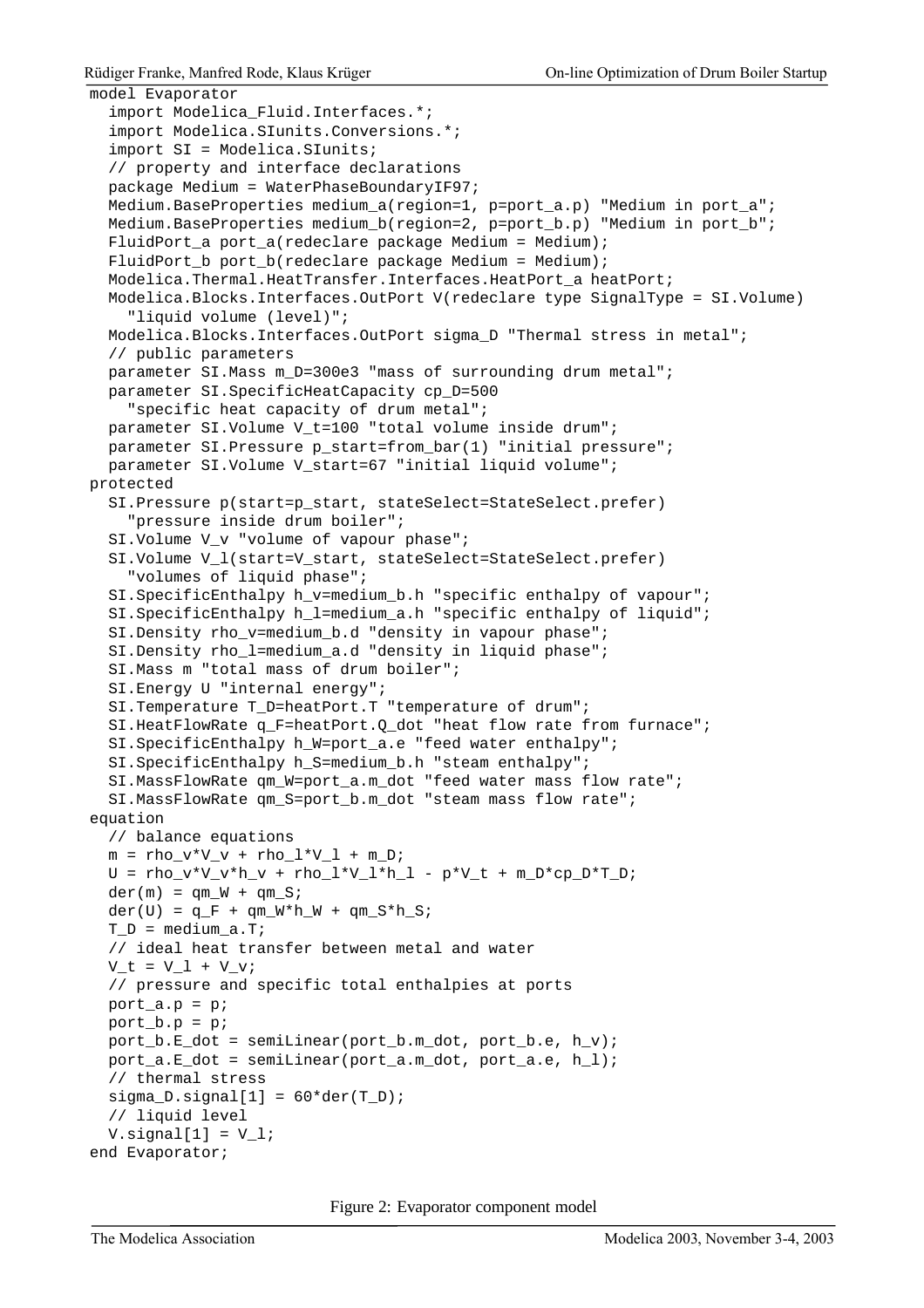

Figure 3: DrumBoiler system model in Dymola

ica.SIunits. Then the medium models and ports are declared together with parameters in a public section. The medium model defined above is instantiated twice: one for the liquid phase and one for the vapour phase. Internal model variables are declared in a protected section. Finally the model equations are stated and internal model variables are assigned to the public ports.

Note the use of semiLinear to define the energy flow through each port. This mechanism enables the treatment of reversible flow, see [4]. For example at port<sub>a</sub>, either water with given total enthalphy port a.e may enter, or liquid with enthalpy h 1 may leave the evaporator.

A further important detail is the stateSelect attribute defined for pressure  $p$  and liquid volume  $V_l$ . This tells the translator to do the model transformation outlined in subsection 2.2.

Having the medium model and the evaporator component model ready, a complete system model is assembled in the third step, adding a feed water pump, a valve at the steam outlet, sensors, and an ambient reference point. The composition of a system model is easiest done graphically. Figure 3 shows the complete drum boiler model assembled with Dymola.

The feed water flow needs to be controlled so that the water level inside the drum is kept at its set point. A PI control loop is added to the system model for this purpose. These additional component models are taken from the standard Modelica.Blocks library.

#### **2.4 Model translation**

Prior to numerical calculations, the Modelica model is translated to a mathematical system of differentialalgebraic equations (DAE) and further transformed to a system of ordinary differential equations (ODE)

$$
\dot{\mathbf{x}}(t) = \mathbf{f}[\mathbf{x}(t), \mathbf{u}(t), \mathbf{p}, t],
$$
  
\n
$$
\mathbf{f} : \mathbf{R}^{n_x} \times \mathbf{R}^{n_u} \times \mathbf{R}^{n_p} \mapsto \mathbf{R}^{n_x},
$$
\n(16)

$$
\mathbf{y}(t) = \mathbf{g}[\mathbf{x}(t), \mathbf{u}(t), \mathbf{p}, t],
$$
  
\n
$$
\mathbf{g}: \mathbf{R}^{n_x} \times \mathbf{R}^{n_u} \times \mathbf{R}^{n_p} \mapsto \mathbf{R}^{n_y}.
$$
\n(17)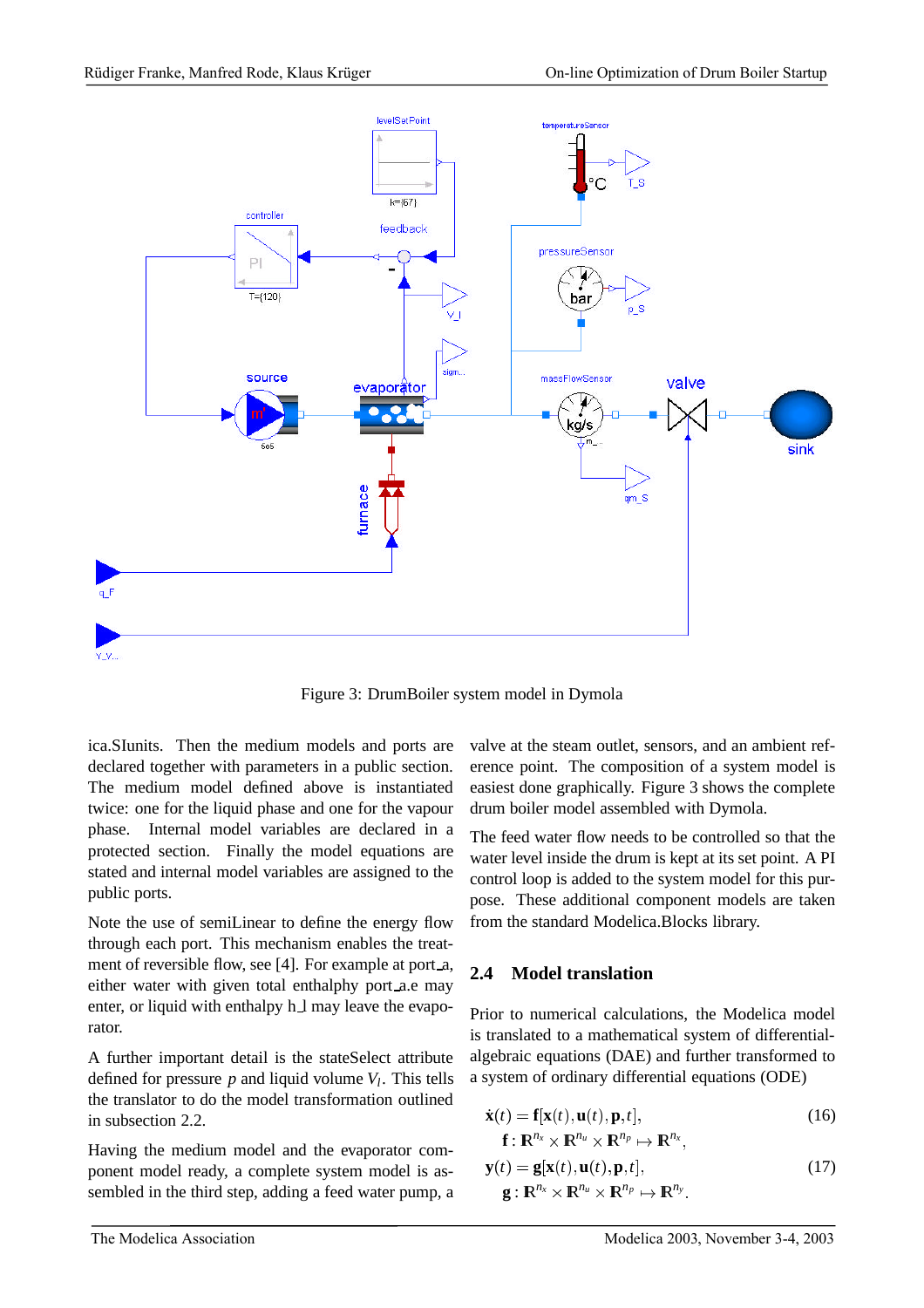

Figure 4: Simulation results applying a ramp to the heat flow and holding the valve open.

Model variables are internal continuous-time states  $\mathbf{x} \in \mathbb{R}^{n_x}$ , controlled inputs  $\mathbf{u} \in \mathbb{R}^{n_u}$ , constant parameters  $\mathbf{p} \in \mathbb{R}^{n_p}$ , and model outputs  $\mathbf{y} \in \mathbb{R}^{n_y}$ .

In the drum boiler example there are

$$
\mathbf{u} = (q_F, Y_{Value}) \tag{18}
$$

$$
\mathbf{x} = (V_l, p_S, x_{PI}) \tag{19}
$$

$$
\mathbf{y} = (T_S, p_S, q_{m,S}, V_l, \sigma_D) \tag{20}
$$

with  $x_{PI}$  coming from the PI controller.

The model exhibits a nonlinear dynamics caused by material properties of water and steam, the large range of operation passed during startup, and the embedded control of the water level.

### **3 Boiler startup problem**

During startup, a specified set point for steam temperature, pressure and mass flow rate shall be reached as

fast and efficient as possible, considering constraints on process variables. The most important constraints arise from thermal stress on thick-walled parts that are heated up,  $\sigma_D$  in the example treated here, cf. (6).

The boiler startup can be simulated for a given control strategy using e.g. Dymola [2] or Simulink [12]. Here the HQP optimization solver is applied, see next section, which provides initial-value simulation as a subfunctionality. Figure 4 shows simulation results when increasing the heat flow in the form of a ramp during 45 minutes and holding the valve at the steam outlet open. With this strategy, the startup takes about 45 minutes. The constraint on thermal stress is violated.

### **4 Optimal boiler startup**

The boiler startup problem can be treated as optimal control problem minimizing an objective function subject to constraints.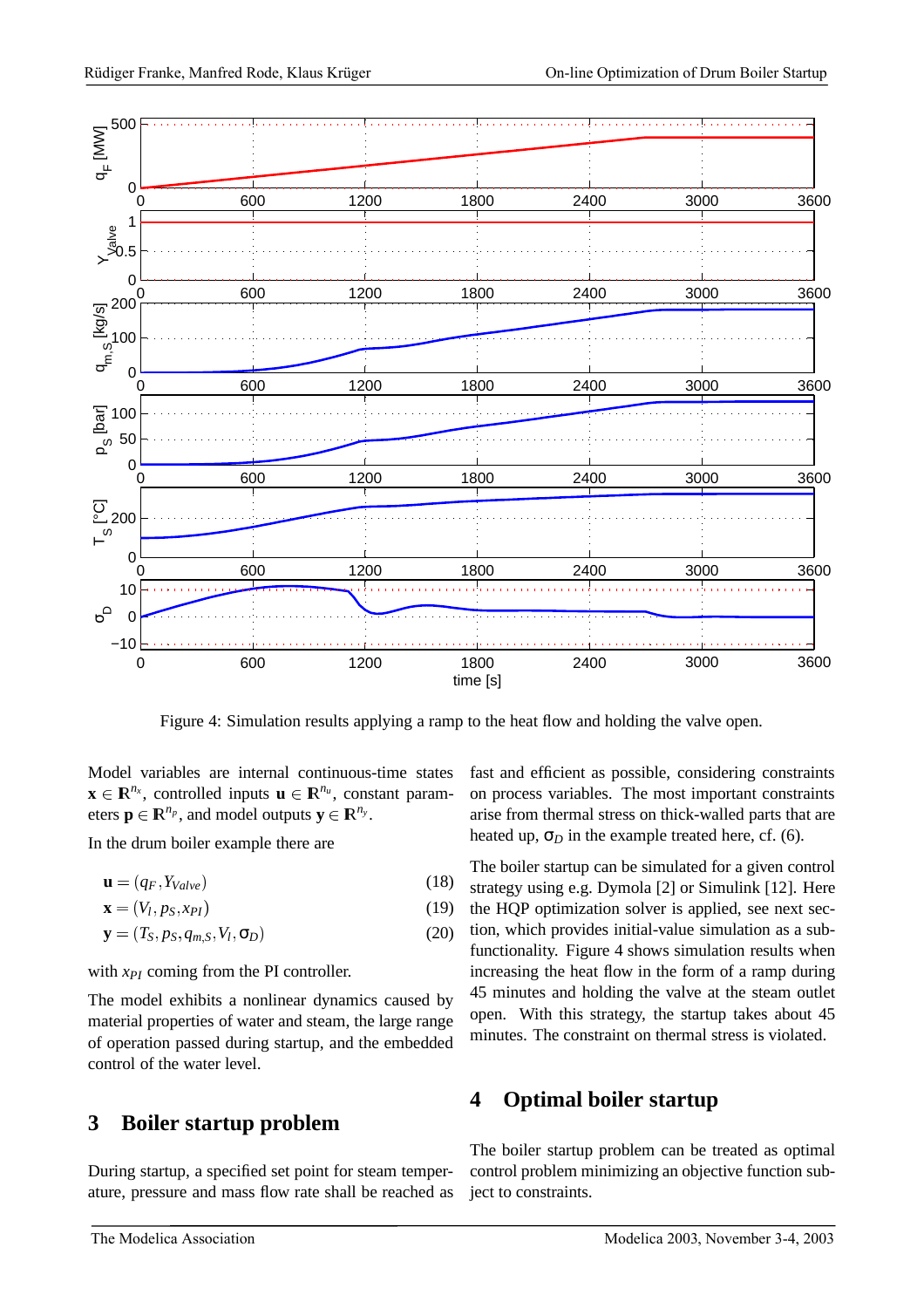

Figure 5: Optimal startup control minimizing the optimization objective subject to constraints.

In the example treated here, the objective is to minimize the deviation of generated steam pressure and mass flow rate from given reference points over the time horizon  $[t_0, t_f]$ 

$$
J = \int_{t=t_0}^{t_f} \mathbf{w}^T \left\{ \begin{bmatrix} p_S(t) - p_{ref} & ]^2 \\ [q_{m,S}(t) - q_{m,ref}]^2 \end{bmatrix} dt \to \min_{\mathbf{u}(t)} \qquad (21)
$$

with the reference point being  $p_{ref} = 110 \text{ bar}, q_{m,ref}$  180kg/s and the vector of weighting terms **w**  $(10^{-3}, 10^{-4})^T$ . The objective shall be minimized subject to the system model (16).

Constraints that have to be fulfilled over the entire optimization horizon  $t \in [t_0, t_f]$  can be divided into control input constraints and state or output constraints. Input constraints are the control bounds

 $0 < q_F < 500MW$  (22)

$$
0 \leq Y_{Value} \leq 1 \tag{23}
$$

and the rate-of-change bound on the heat flow

$$
-25MW/min \leq dq_F/dt \leq 25MW/min (24)
$$

The thermal stress is formulated as output constraint

$$
-10 \leq \sigma_D \leq 10. \tag{25}
$$

 $=$  Figure 5 shows the solution of the optimal startup conb- trol problem. As a result of the dynamic optimization, the startup time can be reduced to less than 30 minutes, fulfilling all constraints. This is mainly due to better exploitation of allowed limits and the mutual dependence of multiple process variables. Especially the thermal stress limit is exploited during almost the complete startup. The valve position is used to fine control the startup, especially at times when the heat flow is limited by the rate-of-change bound (between 1000 and 1500 seconds).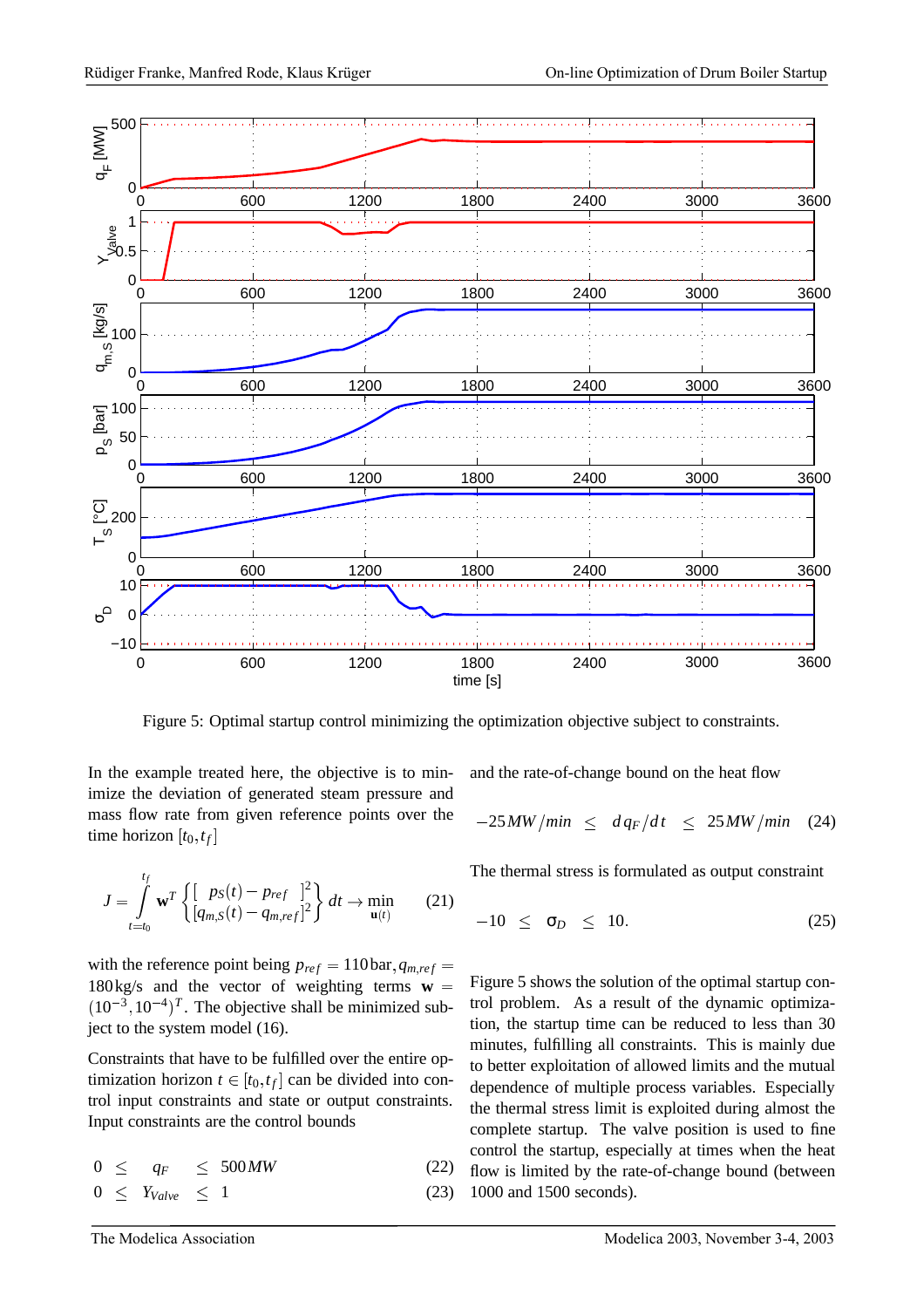### **5 Solver issues**

The dynamic optimization problem was solved using the HQP code [7]. The optimizer accesses the same compiled model (16) as a simulator. In fact the model is loaded dynamically as Simulink S-function. During each optimization iteration, HQP solves the model differential equations and internally derived sensitivity equations, in order to evaluate optimized control input trajectories and to find directions for further improvement, respectively. The dynamic optimization problem is transformed to a non-linear optimization problem with the method of control vector parameterization. In total 121 parameters (free optimization variables) are introduced to describe the two control trajectories. 183 additional optimization variables are introduced for discrete-time states. The state constraint is evaluated at 120 sampling time points. The solution of the optimization problem takes 34 seconds on a PC Pentium IV, 1.8 GHz. It can be reduced down to 5 seconds applying a fixed step-size implicit integration rule to differential and sensitivity equations (cf. inline integration for real-time simulation [3]).

While accessing the same model as a simulation solver, an optimization solver generally has stronger requirements on a model. HQP implements a sparse Sequential Quadratic Programming algorithm that is of quasi Newton type and considered state-of-te art for large-scale non-linear optimization. The model needs to be smooth with respect to the optimization variables, allowing the determination of model sensitivities. This strongly limits the use of features like discrete events, reversible flows, and the like, that can be treated by simulation solvers without any problem.

Model sensitivities are obtained by integrating sensitivity equations together with model equations. The sensitivity equations are based on model Jacobians, see [6] for more details. That is why a model being translated for optimization should contain Jacobians, besides the compiled model equations. Note that the used Simulink S-function format supports Jacobians and that Dymola can generate them.

The Modelica.Fluid and Modelica.Media libraries were designed such that model Jacobians can be derived automatically by a Modelica tool. This is especially important for medium models accessing external functions that can not be differentiated automatically by a Modelica tool. An annotation syntax exists to refer to Jacobian information as available.

The automatic generation of model Jacobians does

not work for high-index DAE's and medium models providing first order derivatives only, as the example treated here. This is because the first order derivatives are already used for the transformed model, cf. subsection 2.2. Second order derivatives of the state dependent medium properties would be needed for the model Jacobian. Even higher order derivatives would be needed for a DAE index  $> 2$ . If a medium model is formulated using internal Modelica functions, like Water.IF97 used here, a Modelia tool might apply algorithmic differentiation to automatically obtain required derivatives [9].

## **6 On-line application**

The method discussed in this paper is being applied to a 700 MW coal fired power plant. The model used there is significantly more rigorous, esp. with respect to the thermal stress models, see also [10]. It considers additional important components like the furnace, economizer, superheaters, headers, spray water injection and long pipes.

A number of new challanges arise in an on-line application, ranging from repeaded update of the solution in a control loop, on-line identification of transient initial states and numerical robustness, through issues of the integration with the control system, supervision of the optimization and fall-back strategy, up to user interface design and acceptance by operating staff. It is not in the scope of this paper to discuss these issues. More details about implications on the optimization finds in [8]. More application specific information is given in [11].

## **7 Conclusions**

This paper discusses the application of a drum boiler simulation model taken from the literature to dynamic optimization. The model is formulated in Modelica exploiting the new Modelica.Media and Modelica.Fluid base libraries. The mathematical model transformation performed automatically by the Dymola tool is outlined.

Based on the model, the optimal control problem is specified with an objective function and constraints. The optimal control problem is solved as large-scale non-linear optimization problem. For the example, the startup time can be reduced from 45 minutes to less